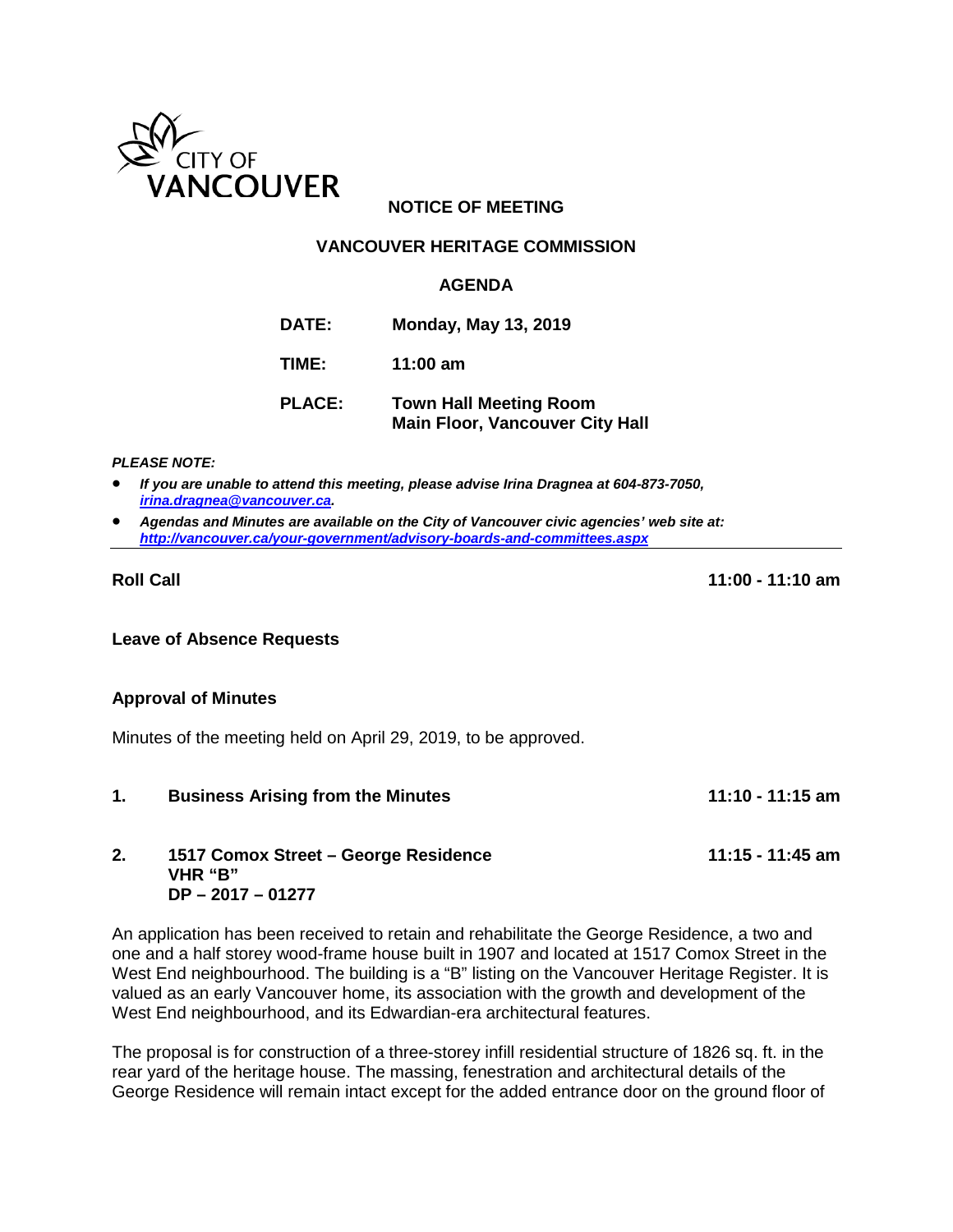the east elevation. Contemporary doors at the rear of the house will be replaced by periodappropriate doors. No other changes to the historic façades are proposed.

The RM-5 zoning encourages development which is compatible with neighbouring development with respect to streetscape character and protection of heritage properties as amenities. In return for the conservation of the George Residence, including heritage designation, an increase of density on the site is proposed, from 0.91 FSR to 1.37 FSR to enable the construction of the infill residence.

### **Issues:**

- Conservation measures
- Designation in exchange for additional FSR and infill residence
- Compatibility of new infill residence
- **Applicant:** Neil Robertson, Stuart Howard Architects Dewhirst Lessard Consulting, Heritage Consultant
- **Staff:** Zlatan Jankovic, Senior Heritage Planner, City of Vancouver

**Attachment:** Conservation Plan, Statement of Significance and Elevations and Floor Plans.

## **3. 731-745 E Broadway 11:45 - 12:15 pm VHR "C" (proposed) PS – 2019 – 00169**

An application has been received to retain and rehabilitate 741 E Broadway, a three-storey mixed-use building constructed in 1912 in the Mount Pleasant neighbourhood. The proposal includes seismic upgrading and integration into a new development. 741 E Broadway would be added to the Heritage Register as a "C" listing. It is valued as an early example of a mixed-use building in this area of Vancouver and for its brick-clad front façade and metal cornices.

The proposal is for the construction of a new development with three commercial units and 45 residential units which incorporates the existing structure. The east light well and south, east, and partial west elevations of the historic building will be retained. A set-back one-storey addition will feature a roof-top deck above the historic structure. A new historically-appropriate wood storefront will be installed replacing the current at-grade entrances.

The proponent is seeking a Conditional Development Permit within the existing C-2C zoning with a proposed 3.0 FSR and a relaxation for height of one-storey to accommodate the retention of the historic building. The proposal involves lot consolidation with 731 and 737 E Broadway, which both contain pre-1940s buildings which are not listed on the Heritage Register, but have been evaluated as qualifying for classification under the "C" grouping. In return for the conservation of 741 E Broadway, including heritage designation, a relaxation in height for the new development is proposed.

## **Issues:**

- Conservation measures
- Designation in exchange for height relaxation
- Compatibility with new development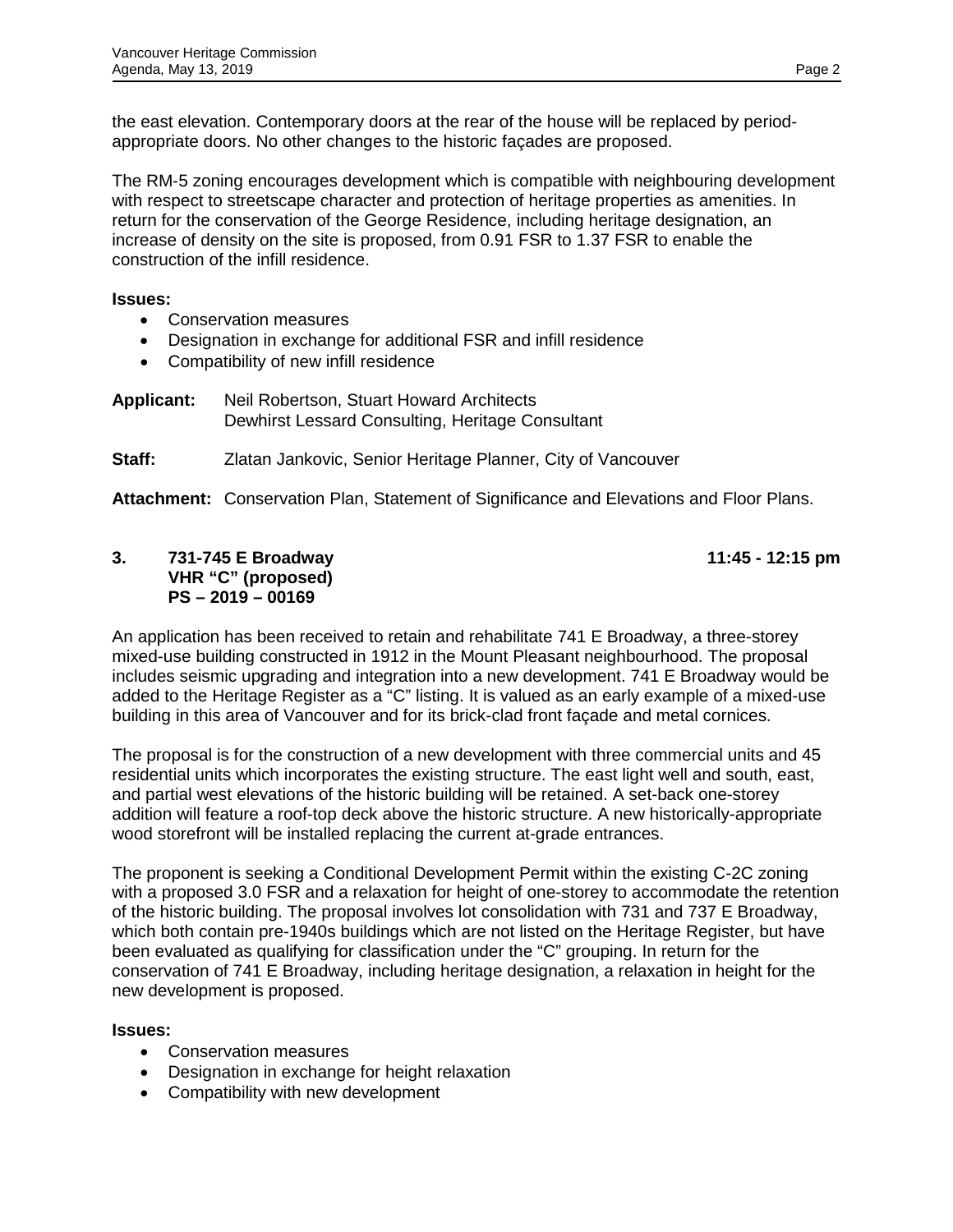- **Applicant:** Chris Knight, Gair Williamson Architects Don Luxton & Associates, Heritage Consultant
- **Staff:** Zlatan Jankovic, Senior Heritage Planner, City of Vancouver Susan Chang, Development Planner, City of Vancouver

**Attachment:** Conservation Plan, Statement of Significance and Development and Conservation Proposal.

### **4. Broadway Plan – Overview and Update 12:15 - 12:45 pm**

The Broadway Plan will be a comprehensive area plan that focuses on opportunities to integrate new housing, jobs, and amenities around the future Broadway Subway. Council approved the Terms of Reference for the Broadway Plan in June 2018. The general study area is between Clark Drive and Vine Street, from 1st Avenue to 16th Avenue. Public engagement launched in March 2019 with a series of five open houses throughout the study area.

Staff will present an overview of the Broadway Plan scope and objectives, two-year planning process, recent public launch events, and upcoming engagement opportunities and consultant studies.

Also, here are links to background documents that may be of interest:

- Council Report with Broadway Plan Terms of Reference and Associated Policies (June 2018):<https://council.vancouver.ca/20180620/documents/pspc3.pdf>
- Broadway Plan Area Profile (two parts):
	- o <https://vancouver.ca/files/cov/broadway-plan-area-profile-part-1.pdf><br>o https://vancouver.ca/files/cov/broadway-plan-area-profile-part-2.pdf
	- <https://vancouver.ca/files/cov/broadway-plan-area-profile-part-2.pdf>
- Broadway Plan launch open houses display boards (March 2019): <https://vancouver.ca/files/cov/broadway-plan-launch-boards-web.pdf>
- **Staff:** John Grottenberg, Planning Special Projects Office, City of Vancouver Holly Sovdi, Planning – Special Projects Office, City of Vancouver

## **5. Staff Update 12:45 - 1:00 pm**

## **6. New Business 1:00 - 1:15 pm**